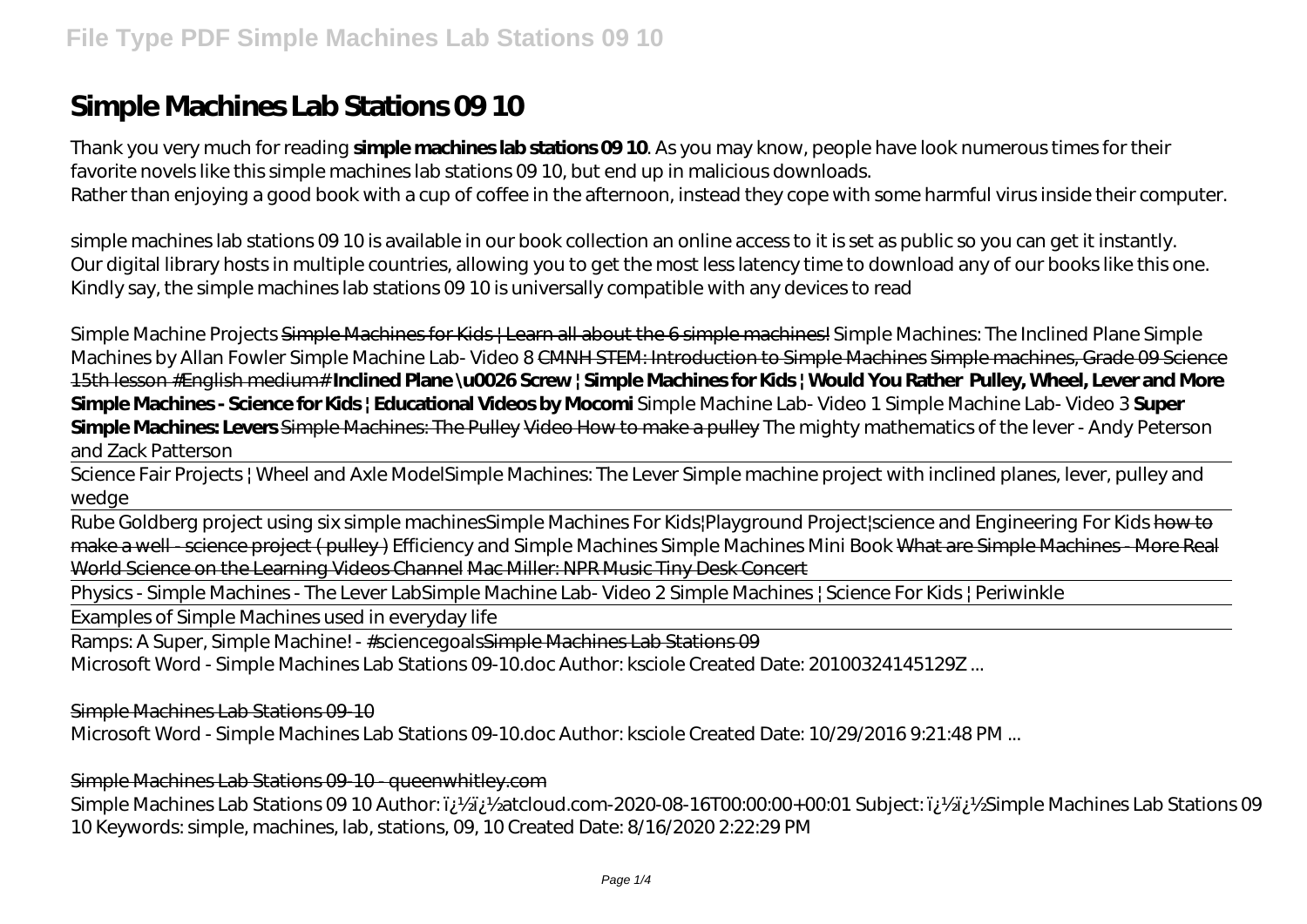#### Simple Machines Lab Stations 09 10 - atcloud.com

Simple Machines Lab Stations 09-10 simple-machines-lab-stations-09-10 1/3 Downloaded from datacenterdynamics.com.br on October 26, 2020 by guest [Book] Simple Machines Lab Stations 09 10 Thank you extremely much for downloading simple machines lab stations 09 10.Most likely you have knowledge that, people have look numerous period for their ...

#### Simple Machines Lab Stations 09 10 | calendar.pridesource

Sensational Science Projects with Simple Machines-Robert Gardner 2006-01-01 Provides instructions on how to do simple science experiments using simple machines, and gives explanations for why they work. Government Reports Annual Index: Keyword A-L- 1993

# Simple Machines Lab Stations 09 10 | datacenterdynamics.com

Unit 09: Sound. 1: Sound Waves. 2: Speed of Sound. Lab: Speed of Sound. 3: Sound Intensity. 4: Sound Phenomena. ... Lab: Simple Machines. 2 days for this station lab. Purpose: Students will develop and use simple machines to do work on an object. They will then calculate the IMA of the machine, determine the AMA from doing the work and then ...

# Lab: Simple Machines - AP Physics 1 Online

301 Moved Permanently. nginx

#### www.poweranalytics.com

Simple Machines Lab Activity Stations Station #1- Constructing Levers Materials: 30 cm ruler 10 pennies Pencil Level desk or table top Objective: To construct a lever and balance it. Procedure: A. Lay down the pencil flat on the desk. B. Lay the ruler across the pencil so that the two ends of the ruler teeter back and forth like a see saw. C. Adjust the ruler on the pencil so that the two ends balance perfectly.

# Simple Machines Lab Activity Stations - MAFIADOC.COM

Stations 09 10 Simple Machines Lab Stations 09 10 Recognizing the mannerism ways to get this book simple machines lab stations 09 10 is additionally useful. You have remained in right site to begin getting this info. acquire the simple machines lab stations 09 10 member that we find the money for here and check out the link. You could buy lead ...

# Simple Machines Lab Stations 09 10 - ftp.ngcareers.com

Through a five-lesson series with five activities, students are introduced to six simple machines—inclined plane, wedge, screw, lever, pulley, wheel-and-axle—as well as compound machines, which are combinations of two or more simple machines. Once students understand about work (work = force x distance), they become familiar with the machines' mechanical advantages, and see how they make ...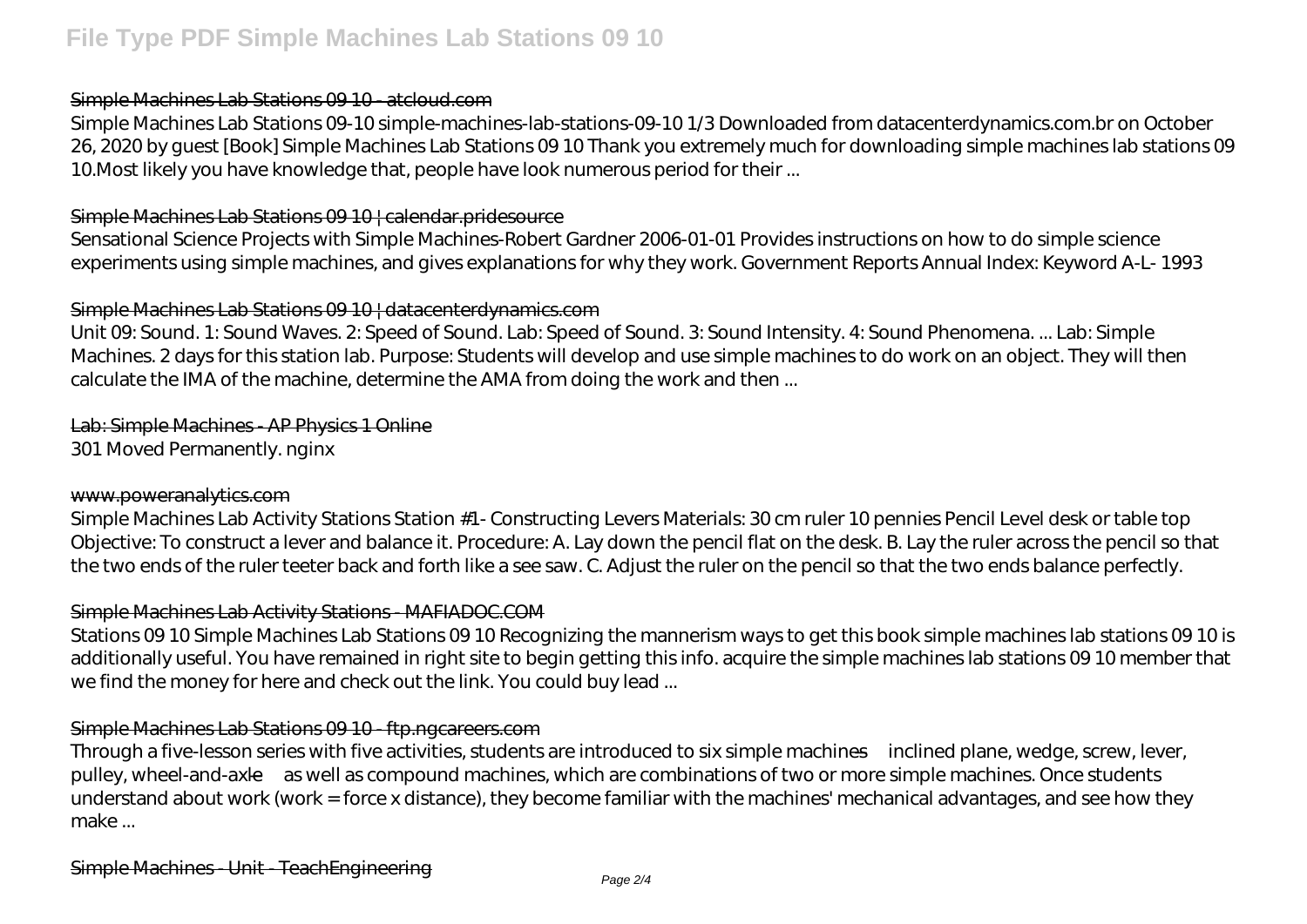A description of the activities at each station in this particular lab is detailed below. Simple Machines Lab Stations Activity Learning Objectives. 1. Identify six simple machines. 2. Discuss how simple machines make work easier. 3. Make measurements and analyze data to determine how inclined planes and pulleys make it easier to perform work. 4.

# Simple Machines Lab Stations Activity by Stephanie ...

In this unit, students will gain a deep comprehension of the six simple machines. Students will learn how each simple machine works and creates a mechanical advantage to make work easier. Each lesson includes a design and engineering challenge where students must apply what they have learned in a fun and creative way.

#### Simple Machines | Kid Spark Education

The simple machines station lab is a plug and play unit that is meant to accompany my FREE Kesler Science Station Lab Series. Download that start-up guide to learn more about how to use it in the classroom. In this unit the students will learn the 6 simple machines: lever, pulley, incline plane, wheel & axle, screw, wedge.

# Simple Machines Student-Led Station Lab - Distance ...

Place these "six simple machines" in a box: wheel, lever, pulley, inclined plane, screw, and wedge. Explain to children that they are going to learn about simple machines. Make a chart with the six simple machines drawn and labeled for children to use as a reminder. Let children know they will investigate simple machines and will find them all ...

# I Spy a Simple Machine Activity Plan | Scholastic

Station #7: Computer Game Write down which simple machine was used and what you needed to do at each "level". Conclusion: On a separate sheet of paper, write a paragraph that a) states the purpose of these lab activities, b) has a sentence summary of each of the seven stations, and c) states what you learned about simple machines.

# Simple Machines Lab Activity Purpose

Working in the lab and being engaged in science experiments is the most exciting part of science. The following Energy, Work & Simple Machines Demo, Lab and Science Stations give your students the opportunity to investigate, explore and learn the science topic being studied.

# ENERGY, WORK & SIMPLE MACHINES – Demo, Lab and Science ...

Simple Machines Virtual Labs; Kinetic & Potential Energy; Bottle Rocket Lab; Forces & Motion Activity; Energy Skate Park Lab; Newton's Laws Webquest; PHET Momentum Inquiry Lab; Work, Power, & Machines; Honors Chemistry B. Molecular Geometry; Balancing Chemical Equations Inquiry Lab; Ionic Bonding Self-Guided; Chemical Bonding Lab; Chemical ...